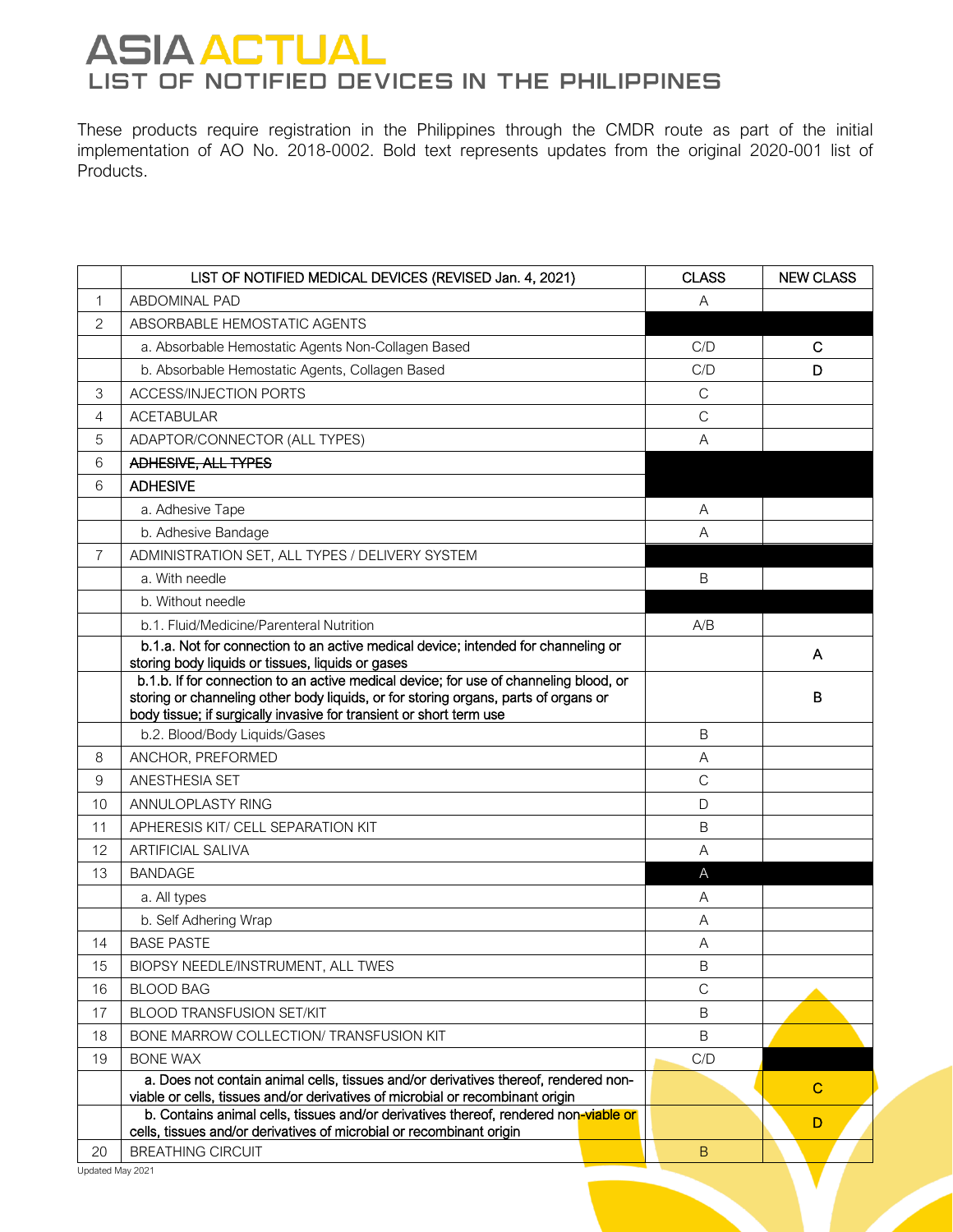| 21 | BURR, DENTAL/SURGICAL/ORTHOPEDIC                             | A/B          |              |
|----|--------------------------------------------------------------|--------------|--------------|
|    | a. Reusable                                                  |              | A            |
|    | b. Single use                                                |              | B            |
| 22 | CANNULA, ALL TYPES                                           |              |              |
|    | a. Reusable                                                  | Α            |              |
|    | b. In contact with the CNS <sup>1</sup> and CCS <sup>2</sup> | D            |              |
|    | c. Through body orifice                                      | A, B, C      |              |
|    | c.1 Transient use                                            |              | A            |
|    | c.2 Short term use                                           |              | B            |
|    | c.3 Long term use                                            |              | $\mathsf{C}$ |
|    | d. Short Term <sup>3</sup> use, Single use, Disposable use   | $\sf B$      |              |
| 23 | CAP (DISINFECTION, SEAL, TAPER, DEAD END)                    | $\mathsf{A}$ |              |
| 24 | CARDIOTOMY RESERVOIR                                         | $\sf B$      |              |
| 25 | CATHETER, ALL TYPES                                          |              |              |
|    | a. Short Term <sup>3</sup> use                               | $\sf B$      |              |
|    | b. Long Term <sup>4</sup> use                                | $\mathsf{C}$ |              |
|    | c. Through body orifice                                      | A, B, C      |              |
|    | c.1 Transient use                                            |              | A            |
|    | c.2 Short term use                                           |              | в            |
|    | c.3 Long term use                                            |              | $\mathsf{C}$ |
|    | d. In contact with the CNS <sup>1</sup> and CCS <sup>2</sup> | D            |              |
| 26 | <b>CAVITY LINER</b>                                          | B            |              |
| 27 | CEMENT, DENTAL/BONE                                          |              |              |
|    | a. Cement, Dental                                            | $\mathsf B$  |              |
|    | b. Cement, Bone Synthetic                                    | C/D          | $\mathbf C$  |
|    | c. Cement, Bone Natural                                      | $\mathsf D$  |              |
|    | CENTRAL VENOUS BLOOD PRESSURE KIT                            | $\mathsf D$  |              |
|    | CERVICAL COLLAR                                              | A            |              |
| 30 | CHEST DRAINAGE KIT                                           | $\mathsf B$  |              |
| 31 | <b>CLINICAL THERMOMETER</b>                                  |              |              |
|    | a. Active type                                               | $\mathsf B$  |              |
|    | b. Analog type (Except merurial type)                        | A            |              |
| 32 | <b>CLIP</b>                                                  |              |              |
|    | a. Invasive                                                  | C/D          |              |
|    | a. Invasive except those touching CNS and CCS                |              | С            |
|    | b. Invasive, touching CNS and CCS                            |              | D            |
|    | b. Non-invasive                                              | Α            |              |
| 33 | <b>CLIP APPLIER</b>                                          |              |              |
|    | a. Reusable                                                  | Α            |              |
|    | b. Single use                                                | $\sf B$      |              |
| 34 | CLOSURE DEVICE; SKIN STAPLER (INCLUDING REMOVER)             |              |              |
|    | a. Non invasive                                              | B            |              |
|    | b. Invasive                                                  | $\mathsf C$  |              |
|    | a. Invasive except those touching CNS and CCS                |              | $\mathbf C$  |
|    | b. Invasive, touching CNS and CCS                            |              | D            |
|    | Updated May 2021                                             |              |              |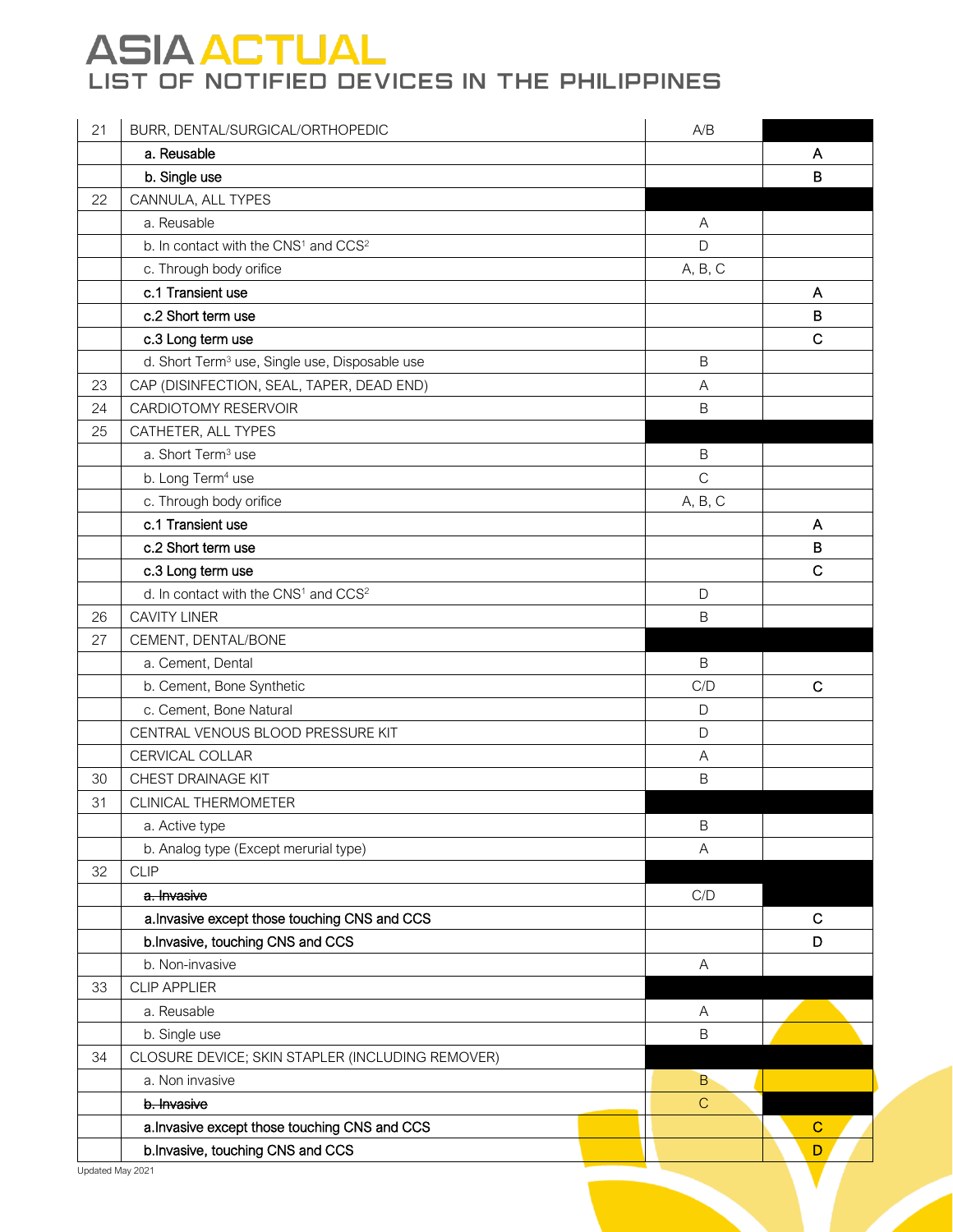| 35 | COIL                                              |                           |              |
|----|---------------------------------------------------|---------------------------|--------------|
|    | a. Endovascular Coil                              | C/D                       |              |
|    | a. Vascular Coil                                  |                           | $\mathsf{C}$ |
|    | b. Endovascular Coil/Neurovascular Coil           | D                         | D            |
| 36 | COLLAGEN                                          | $\mathsf D$               |              |
| 37 | CONDOM                                            |                           |              |
|    | a. Condom All Types                               | $\mathsf{C}$              |              |
|    | b. Condom with spermicide                         | D                         |              |
|    | c. Condom - Natural Membrane                      | D                         |              |
| 38 | CONICAL/CORNEAL RING SEGMENT                      | B/C                       |              |
|    | a. Short term use                                 |                           | в            |
|    | b. Long term use                                  |                           | $\mathbf C$  |
| 39 | CONTACT LEN S SOLUTION                            | $\mathsf{C}$              |              |
| 40 | CONTACT LENS. INC LUDING COSMETIC CONTAC T LENSES | $\mathsf B$               |              |
| 41 | CO RSET CAST                                      | A                         |              |
| 42 | COTTON (medical/hospital use)                     |                           |              |
|    | a. Cotton                                         | Α                         |              |
|    | b. Paddie, Cottonoid                              | B                         |              |
| 43 | CYTOLOGY BRUSH Biopsy, General & Plastic Surgery) | B                         |              |
|    | a. Body orifice                                   | A                         |              |
|    | b. Surgically Invasive                            | B                         |              |
| 44 | DENTAL RESTORATIVE MATERIAL                       | B                         |              |
|    | a. Filler, agent, tooth bonding                   | B                         |              |
|    | b. Etching Varnish Suspension                     | A/B                       |              |
|    | a. Transient use, not absorbed by mucus membrane  |                           | A            |
|    | b. Short term or long term use                    |                           | B            |
| 45 | DIALYSATE CONCENTRATE FOR HEMODIALYSIS            | $\mathsf{C}$              |              |
| 46 | <b>DIALYZER</b>                                   | $\mathsf B$               |              |
| 47 | <b>DIAMOND DISC</b>                               | Α                         |              |
| 4S | DISINFECTANT OF MEDICAL DEVICES                   | $\mathsf{C}$              |              |
| 49 | <b>DISSECTOR</b>                                  | $\mathsf B$               |              |
|    | A. Reusable                                       | A                         |              |
|    | <b>B.</b> Single Use                              | $\sf B$                   |              |
| 50 | DRAINAGE POUCHE (ALL TYPES)                       | $\boldsymbol{\mathsf{A}}$ |              |
| 51 | <b>DRESSING</b>                                   |                           |              |
|    | a. Dressing                                       | Α                         |              |
|    | b. Dressing w/ absorbable component               | $\sf B$                   |              |
|    | c. Dressing with medicine                         | $\mathsf D$               |              |
|    | d. Dressing with biologic                         | $\mathsf D$               |              |
| 52 | DRILL BIT, BONE/SURGICAL                          | $\mathsf A$               |              |
| 53 | DRUG DELIVERY EMBOLIZATION SY STEM                | $\mathsf D$               |              |
| 54 | DRY POWDER INHALER (WITHOUT MEDICINE)             | $\mathsf{A}$              |              |
| 55 | EAR WAX REMOVER (NON ACTIVE)                      | $\mathsf{A}$              |              |
| 56 | ELECTRODE NEEDLE PENCIL (ELECTROSURG ICAL)        | $\sf B$                   |              |
| 57 | EMBOLIC PROTECTIVE DEVICE, SYSTEM                 | D                         |              |

V

Updated May 2021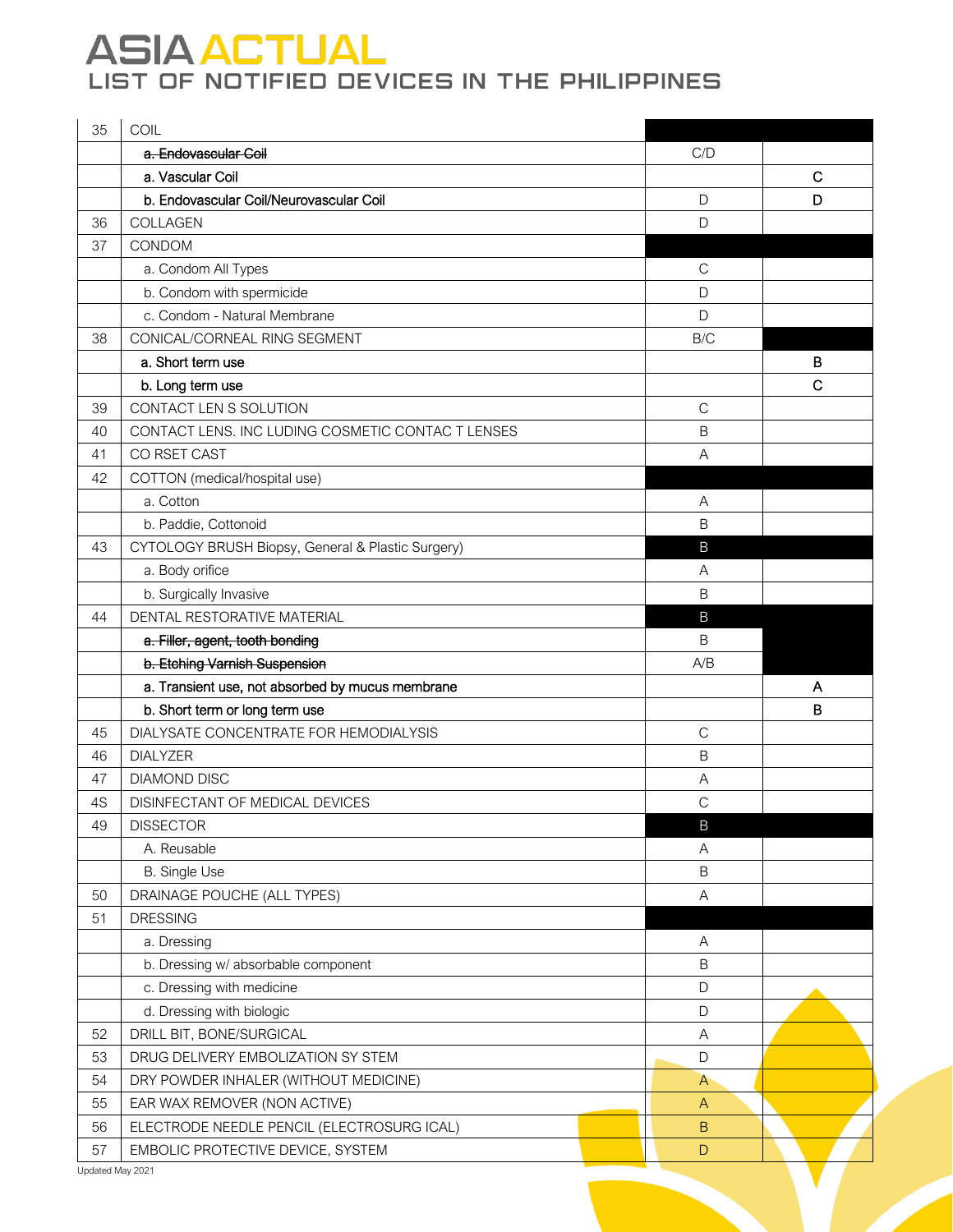| 58 | ENDOSCOPIC HARVESTING INSTRUMENT                                                                         |                |             |
|----|----------------------------------------------------------------------------------------------------------|----------------|-------------|
|    | a. Re-usable                                                                                             | Α              |             |
|    | b. Single Use                                                                                            | $\mathsf B$    |             |
| 59 | EPIDURAL PROBE                                                                                           | $\mathsf B$    |             |
| 60 | <b>EVACUATOR</b>                                                                                         | A              |             |
| 61 | EYE LIGHT SHIELD                                                                                         | $\overline{A}$ |             |
| 62 | <b>FEEDING SET</b>                                                                                       |                |             |
|    | a. Feeding Set thru body orifice                                                                         | $\mathsf B$    |             |
|    | b. Feeding Set surgically invasive                                                                       | $\mathsf{C}$   |             |
| 63 | <b>FILLER</b>                                                                                            |                |             |
|    | a. Absorbable (All Types)                                                                                | D              |             |
|    | b. Non-`Absorbable                                                                                       | $\mathsf{C}$   |             |
| 64 | FILTER (to filter bacterial and/or viral cross contamination which will be introduced to<br>the patient) | B              |             |
|    | a. Intended to filter pathogens                                                                          |                | A           |
|    | b. Intended to filter liquids and gases                                                                  |                | B           |
| 65 | FLOW METER (All Types)                                                                                   | Α              |             |
| 66 | <b>GASTRIC BAND</b>                                                                                      | $\mathsf{C}$   |             |
| 67 | <b>GAUZE</b>                                                                                             |                |             |
|    | a. Gauze                                                                                                 | Α              |             |
|    | b. Gauze. internal sponge                                                                                | $\overline{B}$ |             |
|    | c. Gauze with medicine                                                                                   | D              |             |
|    | d. Gauze with biologic                                                                                   | $\mathsf{D}$   |             |
| 68 | <b>GINGIVA FORMER</b>                                                                                    | $\mathsf B$    |             |
| 69 | <b>GLOVES</b>                                                                                            | $\overline{A}$ |             |
|    | a. Examining, Non-sterile gloves                                                                         | A              |             |
|    | b. Surgical, Sterile Gloves                                                                              | $\mathsf B$    |             |
| 70 | <b>GRAFT</b>                                                                                             | C/D            |             |
|    | a. Absorbable                                                                                            | D              |             |
|    | b. Non-Absorbable                                                                                        | $\mathsf C$    |             |
| 71 | GUIDEWIRE, GUIDE CATHETER                                                                                | B              |             |
| 72 | <b>HEART VALVE</b>                                                                                       | D              |             |
| 73 | IMPLANTn8 LE DEFIBRILLATO R                                                                              | D              |             |
| 74 | <b>IMPLANTABLE HEARING DEVICE</b>                                                                        | $\mathsf C$    |             |
| 75 | <b>IMPLANTABLE LEAD</b>                                                                                  | D              |             |
| 76 | <b>IMPLANTABLE PACEMAKERS</b>                                                                            | D              |             |
| 77 | <b>IMPLANTABLE PROSTHESIS</b>                                                                            | C/D            |             |
|    | a. Not in direct contact with the heart, CNS and CCS                                                     |                | $\mathbf C$ |
|    | b. In direct contact with the heart, CNS and CCS                                                         |                | D           |
| 78 | <b>IMPRESSION MA f ERIAL</b>                                                                             | Α              |             |
| 79 | <b>INFLATION DEVICE</b>                                                                                  | A              |             |
| 80 | <b>INTRAOCULAR LENS</b>                                                                                  | $\mathsf{C}$   |             |
| 81 | INTRAUTERINE CONTRACEPTIVE DEVICE (IUD)                                                                  | D              |             |
| 82 | <b>INTRODUCER</b>                                                                                        | B              |             |
| 83 | <b>KNOT PUSHER</b>                                                                                       |                |             |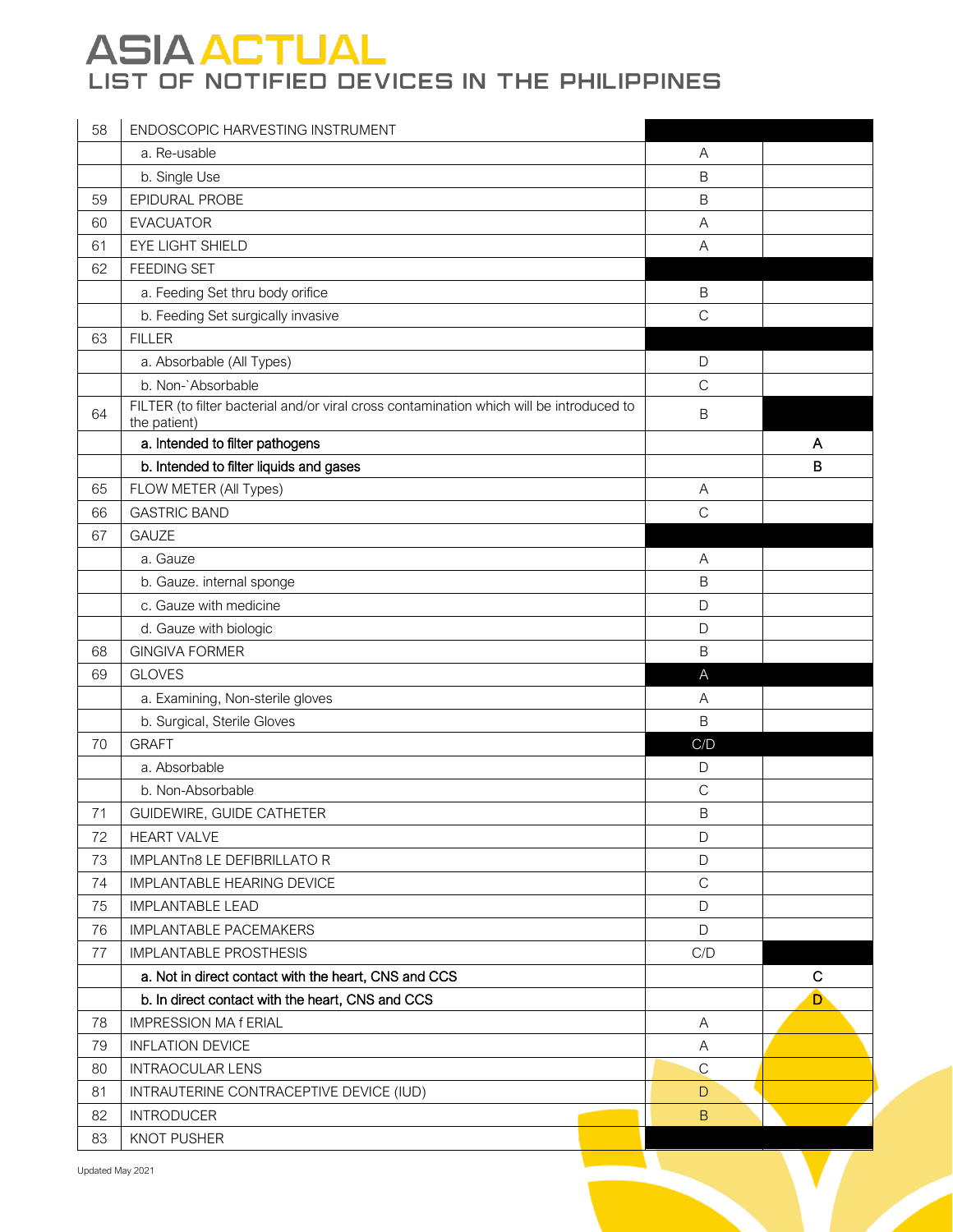|     | a. Reusable                                                                                                                                                                                   | A              |   |
|-----|-----------------------------------------------------------------------------------------------------------------------------------------------------------------------------------------------|----------------|---|
|     | b. Single use                                                                                                                                                                                 | B              |   |
| 84  | <b>LANCET</b>                                                                                                                                                                                 | B              |   |
| 85  | <b>LARYNGEAL MASK</b>                                                                                                                                                                         | B              |   |
| 86  | <b>LUBRICATING GEL/JELLY</b>                                                                                                                                                                  |                |   |
| 86  | LUBRICANT/TRANSMISSION GEL/JELLY                                                                                                                                                              |                |   |
|     | a. External                                                                                                                                                                                   | A              |   |
|     | b. Internal                                                                                                                                                                                   | A              | B |
| 87  | <b>LUER LOCK</b>                                                                                                                                                                              | A              |   |
| 88  | LUMBAR PUNCTURE TRAY/KIT                                                                                                                                                                      | $\mathsf{C}$   |   |
| 89  | <b>MASK</b>                                                                                                                                                                                   | B              |   |
|     | a. Mask - used to protect against respiratory pathogens (face mask, surgical<br>mask, N95, etc.); for channeling or storing body liquids or tissues, liquids or gases<br>(oxygen masks, etc.) |                | A |
|     | b. Mark - used in the channeling of gases, drugs or medicine and connected to an<br>active device (anesthesia, oxygen, etc.)                                                                  |                | B |
| 90  | MOISTURE/LUBRICATING EYEDROP                                                                                                                                                                  | B              |   |
| 91  | NASAL SPRAY (WITHOUT CLAIMS)                                                                                                                                                                  | $\overline{A}$ |   |
| 92  | NASOPHARYNGEAL AIRWAY                                                                                                                                                                         | A              |   |
| 93  | NEEDLE (ALL TYPES, EXCEPT FOR TATTOO AND ACUPUNCTURE)                                                                                                                                         | $\mathsf B$    |   |
|     | a. Except those touching CNS and CCS                                                                                                                                                          |                | в |
|     | b. Touching CNS and CCS                                                                                                                                                                       |                | D |
| 94  | NEUROVASCULAR REMODELLING DEVICE                                                                                                                                                              | D              |   |
| 95  | NON-STEROIDAL CREAM/ SKIN BARRIER (TOPICAL)                                                                                                                                                   | B              |   |
| 96  | OPHTHALMIC DROP/SOLUTION                                                                                                                                                                      | B              |   |
| 97  | OPHTHALMIC VISCOELASTIC DEVICE                                                                                                                                                                | B/D            |   |
|     | a. Does not contain animal cells, tissues and/or derivative thereof, rendered non-<br>viable or cells, tissues and/or derivative of microbial or recombinant origin                           |                | B |
|     | b. Contains animal cells, tissues and/or derivative thereof, rendered non-viable or<br>cells, tissues and/or derivative of microbial or recombinant origin                                    |                | D |
| 98  | ORTHOPAEDIC WIRE                                                                                                                                                                              | B/C            |   |
|     | a. Short term use                                                                                                                                                                             |                | в |
|     | b. Long term use                                                                                                                                                                              |                | C |
| 99  | PEN INJECTOR                                                                                                                                                                                  | A              |   |
| 100 | PERCUTAENOUS RETRIEVAL DEVICE                                                                                                                                                                 | B              |   |
|     | a. Except those touching CNS and CCS                                                                                                                                                          |                | B |
|     | b. Touching CNS and CCS                                                                                                                                                                       |                | D |
| 101 | PLASTER OF PARIS                                                                                                                                                                              | A              |   |
| 102 | PLASTER/PLASTIC STRIP (ALL TYPES)                                                                                                                                                             | A              |   |
|     | a. Gauze                                                                                                                                                                                      | A              |   |
|     | b. Gauze, internal sponge                                                                                                                                                                     | $\mathsf B$    |   |
|     | c. Gauze with medicine                                                                                                                                                                        | $\mathsf D$    |   |
|     | d. Gauze with biologie                                                                                                                                                                        | D              |   |
|     | a. Plaster                                                                                                                                                                                    |                | A |
|     | b. Plaster with medicine                                                                                                                                                                      |                | D |
|     | c. Plaster with biologic                                                                                                                                                                      |                | D |
| 103 | RECONSTRUCTION KIT/DEVICE; FIXATION DEVICE                                                                                                                                                    | B/C            |   |

V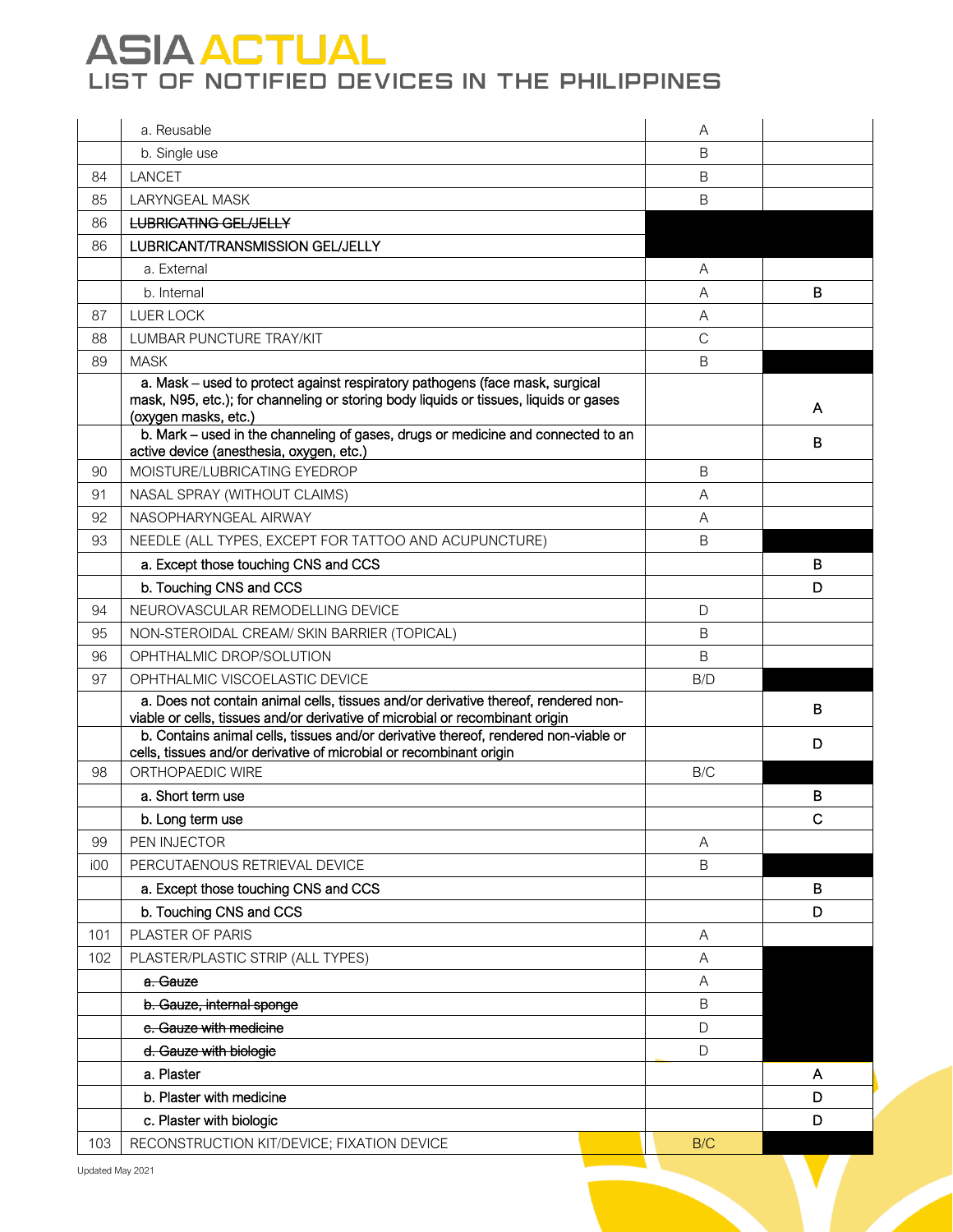|     | a. Reusable                                                                                                                                                |                | A           |
|-----|------------------------------------------------------------------------------------------------------------------------------------------------------------|----------------|-------------|
|     | b. Short term use                                                                                                                                          |                | B           |
|     | c. Long term use                                                                                                                                           |                | $\mathbf C$ |
| 104 | RENAL DILATATION SET                                                                                                                                       | B              |             |
| 105 | REVASCULARIZATION DEVICE                                                                                                                                   | D              |             |
| 106 | <b>RETRACTOR</b>                                                                                                                                           |                |             |
|     | a. Reusable                                                                                                                                                | $\overline{A}$ |             |
|     | b. Single-use                                                                                                                                              | B              |             |
| 107 | <b>SCALP VEIN INFUSION SET</b>                                                                                                                             | B              |             |
| 108 | <b>SEALANT</b>                                                                                                                                             |                |             |
|     | a. Wound Sealant                                                                                                                                           | B              |             |
|     | b. From animal source                                                                                                                                      | $\mathsf D$    |             |
| 109 | SHUNT SYSTEM                                                                                                                                               |                |             |
|     | a. All types, except for CNS <sup>1</sup> and CCS <sup>2</sup>                                                                                             | $\mathsf{C}$   |             |
|     | b. For CNS <sup>1</sup> and CCS <sup>2</sup>                                                                                                               | D              |             |
| 110 | SILICON OIL IN VIAL FOR OPHTHALMIC USE                                                                                                                     | $\mathsf{C}$   |             |
| 110 | SILICON OIL (INTRAOCULAR FLUID)                                                                                                                            |                | C           |
| 111 | SKIN BARRIER FOR OSTOMY USE                                                                                                                                | $\overline{A}$ |             |
| 112 | <b>SKIN TRACTION SYSTEM</b>                                                                                                                                | A              |             |
| 113 | SODIUM HYALURONATE                                                                                                                                         |                |             |
|     | a. Animal source                                                                                                                                           | D              |             |
|     | b. Non animal source                                                                                                                                       | B              |             |
| 114 | SPINAL ANAESTHESIA KIT                                                                                                                                     | D              |             |
| 115 | SPINE SYSTEM                                                                                                                                               |                |             |
|     | a. Implantable with Direct contact with CNS <sup>1</sup>                                                                                                   | D              |             |
|     | b. Implantable                                                                                                                                             | $\mathsf{C}$   |             |
|     | c. External or Non-implantable                                                                                                                             | A              |             |
| 116 | <b>STENT</b>                                                                                                                                               |                |             |
|     | a. Short Term <sup>3</sup> except those touching CNS <sup>1</sup> and CCS <sup>2</sup>                                                                     | Β              |             |
|     | b. Long Term <sup>4</sup> except those touching CNS <sup>1</sup> and CCS <sup>2</sup>                                                                      | $\mathsf{C}$   |             |
|     | c. Short Term <sup>3</sup> or Long Term <sup>4</sup> touching CNS <sup>1</sup> and CCS <sup>2</sup>                                                        | D              |             |
| 117 | STOMA ADHESIVE PROTECTIVE POWDER/WAFER                                                                                                                     | A              |             |
| 118 | <b>STOP COCK</b>                                                                                                                                           | A              |             |
| 119 | SURGICAL BLADES, ALL TYPES                                                                                                                                 |                |             |
|     | A. Reusable                                                                                                                                                | A              |             |
|     | <b>B.</b> Single Use                                                                                                                                       | B              |             |
| 120 | SURGICAL DRAPE, STERILE                                                                                                                                    |                |             |
|     | a. Drape                                                                                                                                                   | $\overline{A}$ |             |
|     | b. Drape with Self Retaining Finger Cot                                                                                                                    | B              |             |
| 121 | SURGICAL KNIFE, STERILE                                                                                                                                    | B              |             |
| 122 | SURGICAL MESH                                                                                                                                              | $\mathsf{C}$   |             |
|     | a. Does not contain animal cells, tissues and/or derivative thereof, rendered non-                                                                         |                | $\mathbf C$ |
|     | viable or cells, tissues and/or derivative of microbial or recombinant origin                                                                              |                |             |
|     | b. Contains animal cells, tissues and/or derivative thereof, rendered non-viable or<br>cells, tissues and/or derivative of microbial or recombinant origin |                | D           |
| 123 | SUTURE (WITH OR WITHOUT NEEDLE)                                                                                                                            |                |             |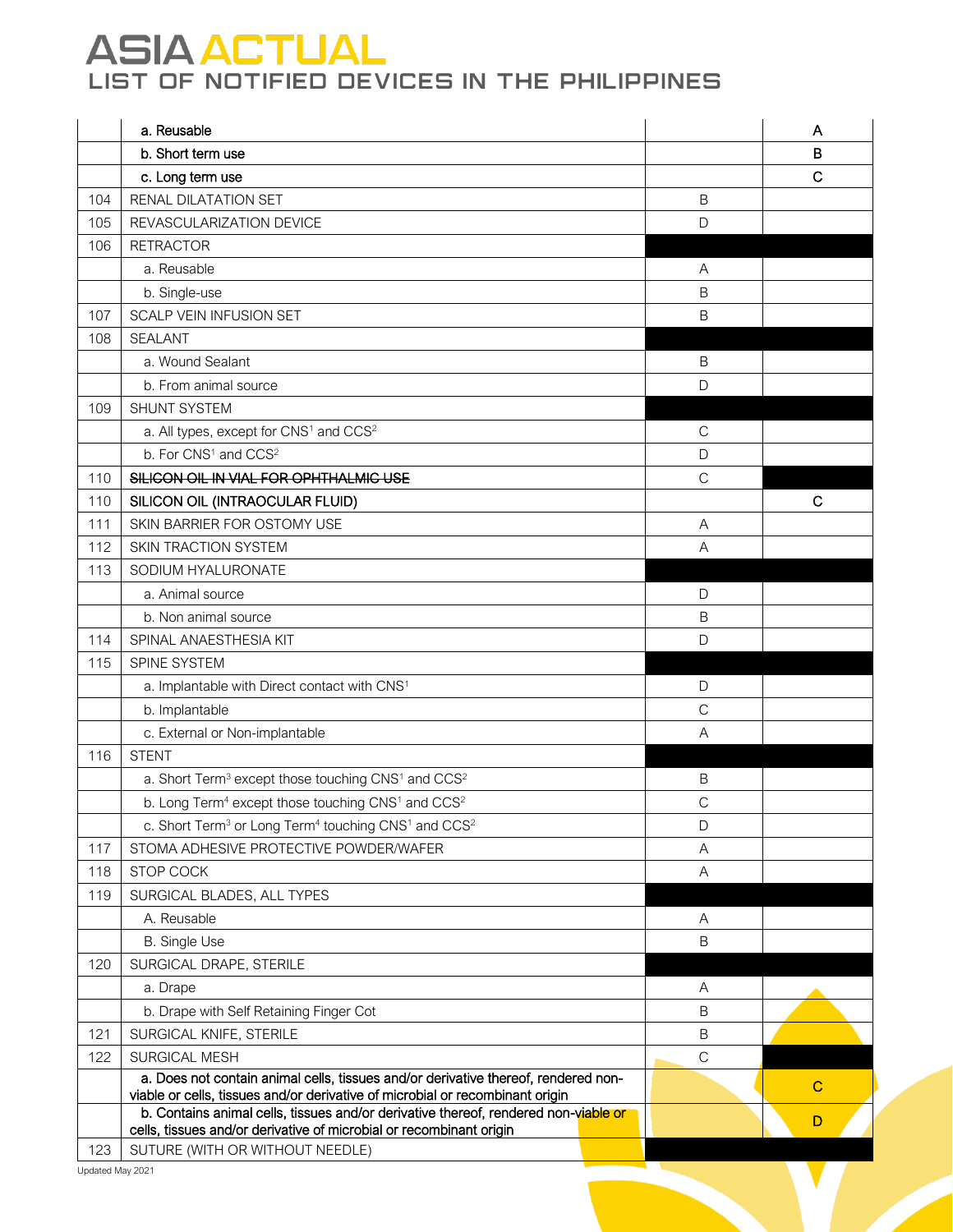|     | a. Suture, Nonabsorbable, Synthetic                           |              |              |
|-----|---------------------------------------------------------------|--------------|--------------|
|     | a.1 In contact with CNS <sup>1</sup> , CCS <sup>2</sup>       | D            |              |
|     | a.2 In contact with deep tissue                               | $\mathsf B$  |              |
|     | b. Suture, Absorbable (from animal source)                    | $\mathsf D$  |              |
|     | c. Suture, Absorbable, Synthetic                              | $\mathsf D$  |              |
|     | d. Suture, Dental                                             | $\mathsf B$  |              |
|     | e. Suture, Non-absorbable, short-term                         | $\sf B$      |              |
|     | f. Suture, Steel                                              | $\mathsf{C}$ |              |
| 124 | SUTURE ANCHOR                                                 |              |              |
|     | a. Non-absorbable                                             | $\mathsf{C}$ |              |
|     | b. Absorbable                                                 | $\mathsf D$  |              |
| 125 | SYNTHETIC CAST PADDING                                        | $\mathsf{A}$ |              |
| 126 | <b>SYRINGE</b>                                                |              |              |
|     | a. Syringe with Needle                                        | $\sf B$      |              |
|     | b. Syringe without Needle                                     | A            |              |
| 127 | TAPE, SURGICAL/MEDICAL                                        | A            |              |
| 128 | THROMBECTOMY SET                                              | D            |              |
| 129 | <b>TISSUE EXPANDER</b>                                        |              |              |
|     | a. For breast implant                                         | D            |              |
|     | b. Other parts of the body                                    | $\mathsf C$  |              |
| 130 | <b>TRACHEOSTOMY KIT</b>                                       | B            |              |
| 131 | TROCAR SYSTEM                                                 |              |              |
|     | a. Single use                                                 | $\mathsf B$  |              |
|     | b. Reusable                                                   | A            |              |
| 132 | <b>TUBE, Other Types</b>                                      | A/B          |              |
| 132 | TUBE (ALL TYPES)                                              |              |              |
|     | a. Not connected to an active device                          |              | Α            |
|     | b. Connected to active device                                 |              | B            |
| 133 | <b>UMBILICAL CLAMP</b>                                        | Α            |              |
| 134 | VASCULAR ACCESS SYSTEM                                        | D            |              |
| 135 | <b>VENTICULAR PROBE</b>                                       | D            |              |
| 136 | WOUND DRAINAGE KIT                                            | $\sf B$      |              |
| 137 | ALL OTHER IMPLANTABLE MEDICAL DEVICES (IN PARTS OR IN SYSTEM) |              |              |
|     | a. Active Implants                                            | $\mathsf D$  |              |
|     | b. Heart Implants                                             | $\mathsf D$  |              |
|     | c. Brain Implants                                             | $\mathsf D$  |              |
|     | d. Breast Implants                                            | $\mathsf D$  |              |
|     | e. Spinal Implants                                            | $\mathsf D$  |              |
|     | f. Dental Implants including Abutment                         | $\sf B$      |              |
|     | g. Orthopaedic Implants                                       | $\mathsf C$  |              |
|     | h. All other implants                                         | $\mathsf{C}$ |              |
| 138 | <b>RESUSCITATOR</b>                                           |              |              |
|     | a. Manually Controlled                                        |              | A            |
|     | b. Automatic Controlled                                       |              | $\, {\bf B}$ |
| 139 | <b>VENTILATOR</b>                                             |              | $\mathbf C$  |
|     |                                                               |              |              |

V